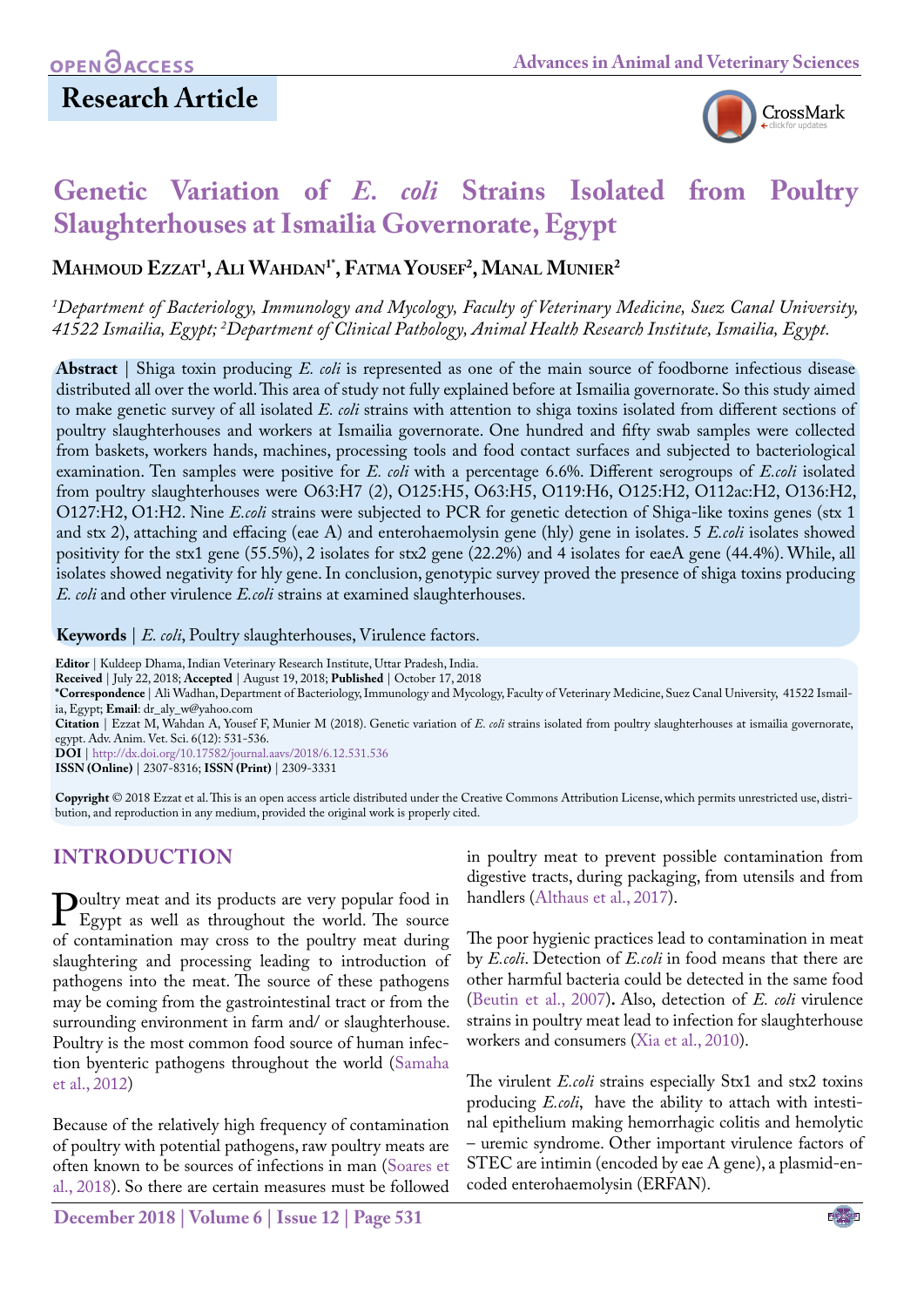## **OPEN GACCESS**

<span id="page-1-0"></span>This study aimed to make agenetic survey of all isolated *E. coli* strains with attention to shiga toxins isolated from different sections of poultry slaughterhouses and workers at Ismailia governorateand to provide practical information for the poultry industry to establish a cleaning frequency protocol during processing.

## **MATERIALS AND METHODS**

#### **Sampling**

A total of 150 swab samples were collected under complete aseptic condition from baskets, workers hands, machines, processing tools and food contact surfaces in 3 poultry slaughterhouses at Ismailia governorate. Each sample transported in buffered peptone water and subjected to bacteriological examination.

#### **Isolation and Identification of** *E. coli*

A Loopful from the incubated broth was streaked onto MacConkey s agar and blood agar plates and incubated at 37º C for 24 h. Lactose fermenting colonies were picked up and streaked onto EMB agar and incubated at 37 ºC for 24 h. Metallic green sheen colored colonies on EMB.

**Table 1:** Oligonucleotide primers of *E.coli* virulence genes

Suspected *E. coli* isolates were identified morphologically by Gram stain, motility test and biochemically according to [\(Quinn, Markey et al., 2011\)](#page-5-3).

#### **Serotyping of** *E. coli* **Isolates**

The somatic (O) and Flagellar (H) antigens were carried out according to (Cowan and Steel, 2004). Serotyping was carried out at the serology department in Animal Health Research Institute in Dokki, Cairo, Egypt.

#### **GeneticDetection of Isolated** *E.coli***Virulence Genes**

Nine *E. coli* strains were subjected to PCR for detection of shiga toxins (stx 1 and stx 2), eae A and hly genes. QIAamp DNA Mini Kit used for extraction of DNA . Primers used were shown in [Table 1](#page-1-0). Temperature and time conditions of the primers during PCR are shown in [Table 2.](#page-1-1) Amplified PCR product was analyzed by electrophoresis on a 1.5% agarose gel stained with 0.5 µg of ethedium bromide/ mL. The gels were photographed by a gel documentation system.

| Reference                              | Length of amplified product | Primer sequence (5'-3')     | <b>Target gene</b> |  |
|----------------------------------------|-----------------------------|-----------------------------|--------------------|--|
| (Dipineto, Santaniello et al.<br>2006) | 614bp                       | <b>ACACTGGATGATCTCAGTGG</b> | Stx1               |  |
|                                        |                             | <b>CTGAATCCCCCTCCATTATG</b> |                    |  |
|                                        | 779 bp                      | CCATGACAACGGACAGCAGTT       | Stx2               |  |
|                                        |                             | CCTGTCAACTGAGCAGCACTTTG     |                    |  |
| (Piva, Pereira et al. 2003)            | 1177 bp                     | AACAAGGATAAGCACTGTTCTGGCT   | <b>H</b> ly        |  |
|                                        |                             | ACCATATAAGCGGTCATTCCCGTCA   |                    |  |
| (Bisi-Johnson, Obi et al.<br>2011)     | 248bp                       | <b>ATGCTTAGTGCTGGTTTAGG</b> | eaeA               |  |
|                                        |                             | <b>GCCTTCATCATTTCGCTTTC</b> |                    |  |

<span id="page-1-1"></span>**Table 2:** Temperature and time conditions of the used primers during PCR.

|                |    |                   |                   | Final extension No. of cycles Extension Annealing Secondary denaturation Primary denaturation Target gene |                |                     |
|----------------|----|-------------------|-------------------|-----------------------------------------------------------------------------------------------------------|----------------|---------------------|
| $72^{\circ}$ C | 35 | $72^{\circ}$ C    | $58^{\circ}$ C    | $94^{\circ}$ C                                                                                            | $94^{\circ}$ C | Stx1                |
| $10$ min.      |    | $45 \text{ sec.}$ | $45$ sec.         | $30$ sec.                                                                                                 | $5$ min.       | and $\textit{stx2}$ |
| $72^{\circ}$ C | 35 | $72^{\circ}$ C    | $60^{\circ}$ C    | $94^{\circ}$ C                                                                                            | $94^{\circ}$ C | Hly                 |
| 10 min.        |    | $1$ min.          | 50 sec.           | 30 sec.                                                                                                   | $5$ min.       |                     |
| $72^{\circ}$ C | 35 | $72^{\circ}$ C    | $51^{\circ}$ C    | $94^{\circ}$ C                                                                                            | $94^{\circ}$ C | eaeA                |
| 7 min.         |    | 30 sec.           | $30 \text{ sec.}$ | $30$ sec.                                                                                                 | $5$ min.       |                     |

## **RESULTS**

The bacteriological examination of 150 Swab samples (50 swab samples from different stations of each poultry slaughterhouse) revealed in 10 samples (6.6%) positive reaction to *E.coli* as shown in the Table 3. All isolates showed the typical colonies characteristic of *E.coli* where it appeared a smooth, shiny and strong lactose fermenting (pink) colonies on MacConkey agarand metallic sheen

green colonies on Eosin Methylene Blue. On blood agar, colonies were non hemolytic, gray, white, moist, glistening, opaque, circular and convex with entire edges.

Serotyping of *E.coli* isolates recovered from poultry slaughterhouses**:** The isolated *E.coli* strains were serogrouped in to O1, O63, O112, O119, O125, O127 and O136. Untypable strains were also recovered shown in Table 4.

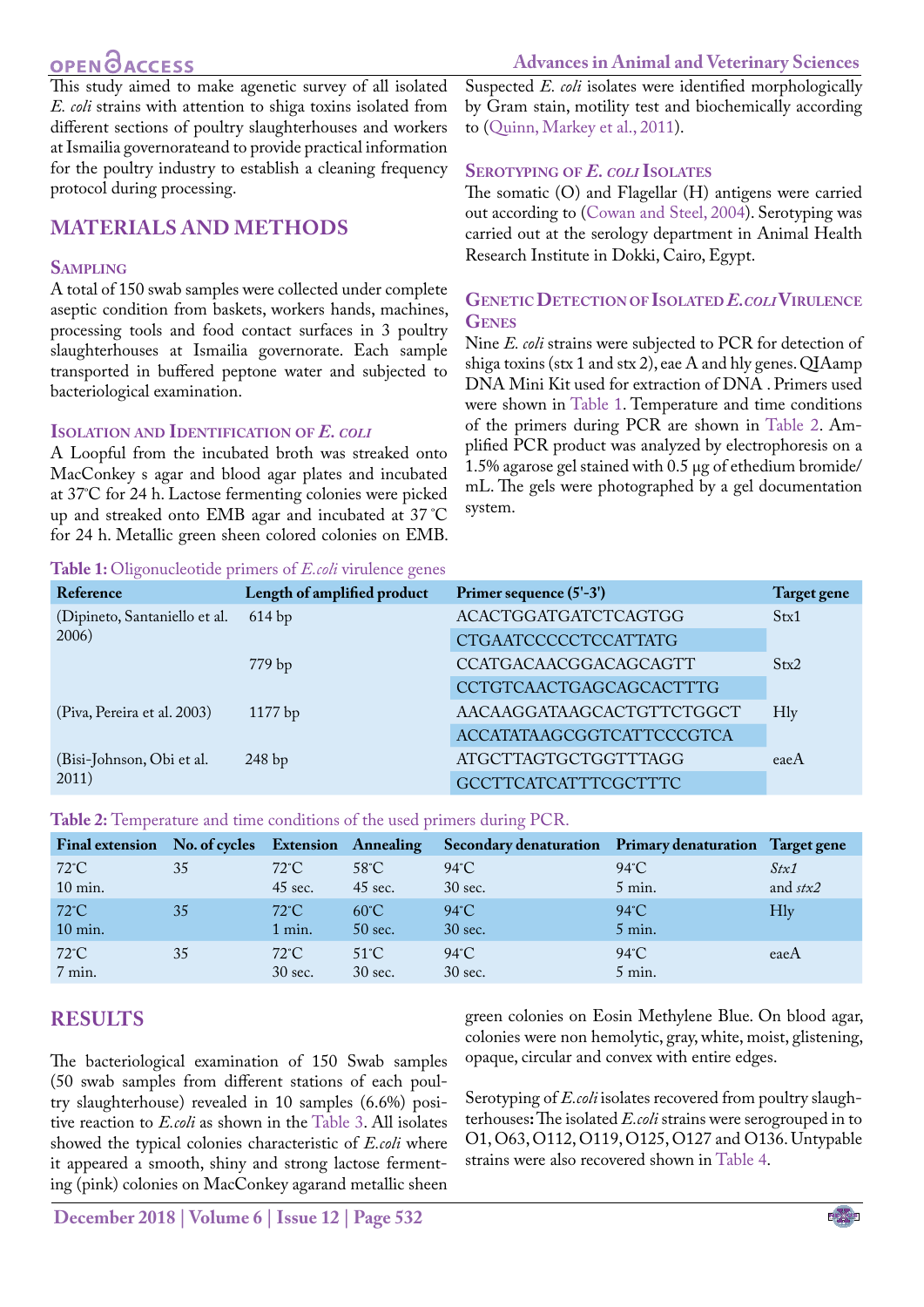## **OPEN GACCESS**

**Table 3**: Prevalence of *E.coli* isolates from different stations of poultry slaughterhouses swab samples

|                                                                      | <b>Number of Swab samples</b> |                          | E.coli isolates                  |                 |                  |  |
|----------------------------------------------------------------------|-------------------------------|--------------------------|----------------------------------|-----------------|------------------|--|
| <b>Samples</b>                                                       |                               | Positive                 |                                  | <b>Negative</b> |                  |  |
|                                                                      |                               |                          | $\%$                             | No.             | $\%$             |  |
| Poultry slaughterhouse (A)<br>dirty area                             | 25<br>25                      | $\mathbf{1}$<br>$\Omega$ | $\overline{4}$<br>$\theta$       | 24<br>25        | 96               |  |
| clean area<br>Poultry slaughterhouse (B)<br>dirty area<br>clean area | 25<br>25                      | $\theta$                 | $\overline{4}$<br>$\overline{0}$ | 24<br>25        | 100<br>96<br>100 |  |
| Poultry slaughterhouse (c)<br>dirty area<br>clean area               | 25<br>25                      | 5<br>3                   | 20<br>12                         | 20<br>22        | 80<br>88         |  |

#### **Table 4:** Prevalence of *E.coli* serotypes from different poultry slaughter-houses

| Number of<br>sample | Serology             | Farm | <b>Sample station</b>                       |
|---------------------|----------------------|------|---------------------------------------------|
| (2)                 | O63:H7               | (C)  | Dirty area"machine"                         |
| (1)                 | O125:H5              | (A)  | Dirty area"machine"                         |
| (1)                 | O63:H5               | (B)  | Dirty area" machine"                        |
| (1)                 | O119:H6              | (C)  | Dirty area"machine"                         |
| (1)                 | O125:H2              | (C)  | Dirty area"machine"                         |
| (1)                 | O112ac:H2            | (C)  | Clean area (food contact<br>surface"liver") |
| (1)                 | O136:H2              | (C)  | Clean area (Worker<br>hand)                 |
| (1)                 | O127:H2              | (C)  | Dirty area"machine"                         |
| (1)                 | $O1:$ H <sub>2</sub> | (c)  | Clean area (worker<br>hand)                 |

According to genetic characterization of virulence genes (stx1, stx2, eaeA, hly) by PCR. 5 *E.coli* isolates showed positivity for the stx1 gene (55.5%), 2 isolates for stx2 gene (22.2%) and 4 isolates for eaeA gene (44.4%), as shown in Table 5 and [Figures 1](#page-2-0)[, 2](#page-2-1)[, 3.](#page-2-2)

<span id="page-2-0"></span>

Figure 1: Gel electrophoresis of amplified eaeA gene (248bp): L= molecular weight marker (100bp), 2,5,6 and 8 *E.coli* samples were positive for eaeA gene. Neg=control

negative reaction .pos=positive (previously known eaeA positive *E. coli*).



<span id="page-2-1"></span>**Figure 2:** Gel electrophoresis of amplified stx1, stx2 genes (614bp), (779bp) respectively : L= molecular weight marker (100bp)=1,3,4,5 and 8 *E. coli* samples were positive for stx1 gene. While, 7 and 8 *E. coli* samples positive for stx2 gene. Neg= control negative reaction .pos=positive (previously known stx1, stx2 positive *E. coli*).



<span id="page-2-2"></span>Figure 3: Gel electrophoresis of amplified hly gene (1177bp): L= molecular weight marker (100bp), from 1 to 9 *E.coli* samples were negative for hly gene. Neg=control negative reaction .pos=positive (previously known hly positive *E.coli*).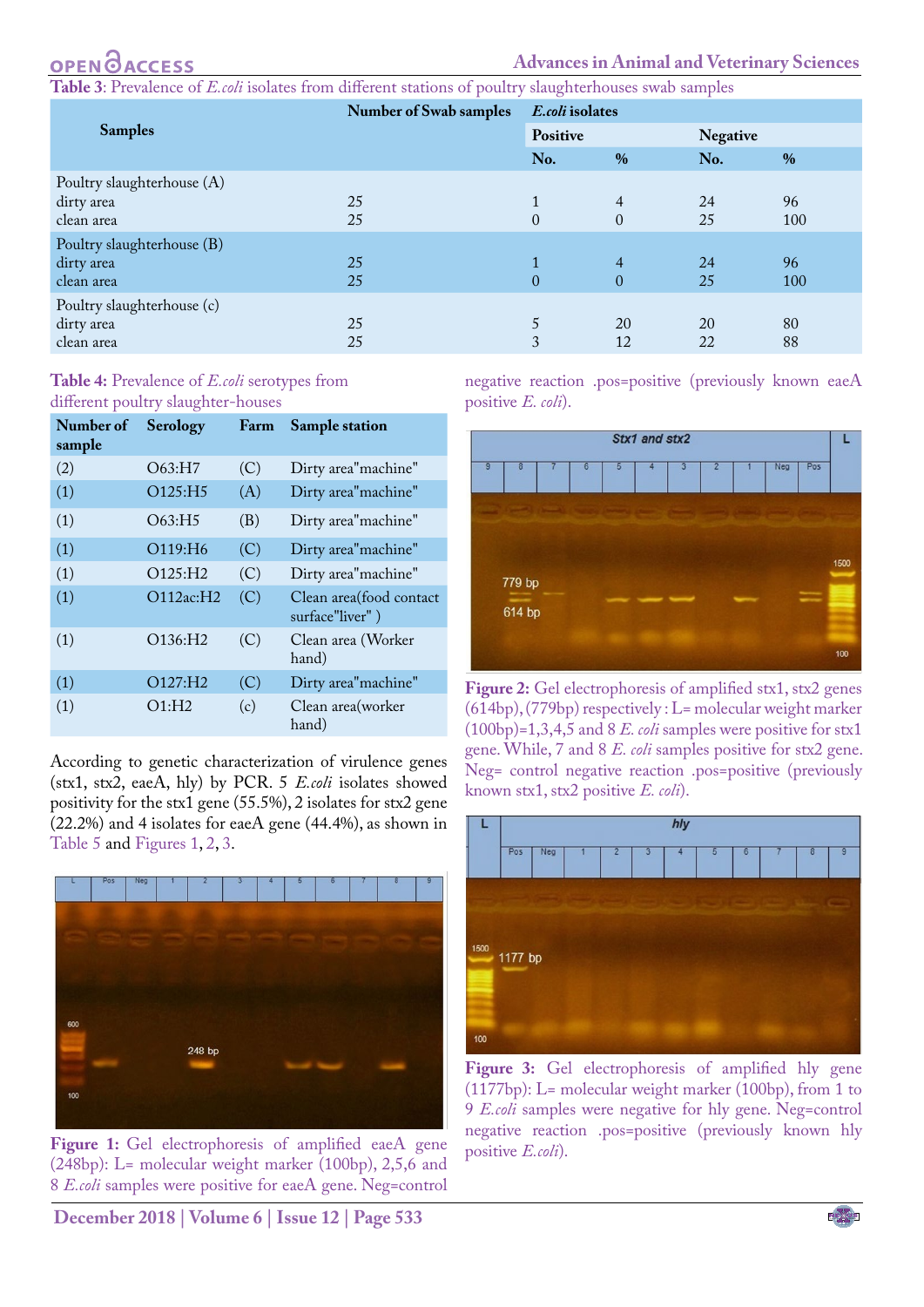**Table 5:** Detection of virulence genes in *E.coli* isolates by PCR

| <b>Serotype</b>      | eaeA      | str1 | stx2      | hly | <b>Sample position</b>                             |
|----------------------|-----------|------|-----------|-----|----------------------------------------------------|
| O63:H7               |           | $+$  |           |     | (C) Dirty area<br>machine                          |
| O125:H5              | $\ddot{}$ |      |           |     | (A) Dirty area<br>machine                          |
| O63:HI5              |           | $+$  |           |     | (B) Dirty area<br>machine                          |
| O119:H <sub>6</sub>  |           | $+$  |           |     | (C) Dirty area<br>machine                          |
| O125:H2              | $\ddot{}$ | $+$  |           |     | (C) Dirty area<br>machine                          |
| O112ac:H2            | $+$       |      |           |     | (C) clean area<br>(food contact<br>surface"liver") |
| O136:H2              |           |      | $\ddot{}$ |     | (C) clean area<br>worker hand                      |
| O127:H2              | $+$       | $+$  | $+$       |     | (C) Dirty area<br>machine                          |
| $O1:$ H <sub>2</sub> |           |      |           |     | (C) Clean area<br>worker hand                      |

### **DISCUSSION**

The bacteriological examination of 150 Swab samples (50 swab samples from different stations of each poultry slaughterhouse) revealed in 10 samples (6.6%) positive reaction to *E. coli* as shown in the Table 3. Seven samples (70%) from dirty area including machines, workers hands and carcasses and 3 samples (30%) from clean area including machines, workers hands and product. As in dirty area workers hand, evisceration machine, scalding tank, act as a source of *E.coli* contamination ([Van den Bogaard et al.,](#page-5-4) [2001;](#page-5-4) [Farah et al., 2007\)](#page-4-1) Who found the *E. coli* counts were around  $3.0 \log CFU/cm^2$  at the scalding machine. Generally, the presence of *E. coli* in poultry slaughterhouse considered as an indicator for improper handling or unhygienic conditions, which agreed with ([Samaha et al., 2012](#page-5-0)).

The negativity of all the isolates to hemolysis on 5% sheep blood agar was in accordance with [\(Peer et al., 2013](#page-5-5)) who attributed heavy mortality in chicks due to non –hemolytic strains indicating that pathogenic *E.coli* to be independent of hemolytic activity and ([Literak et al., 2013](#page-4-2)) who reported that none of their isolates was positive for hemolysis on 5% sheep blood agar. However, the hlyA gene was not detected in strains tested negative for enterohemolysin that was differ with [\(Farhan et al., 2014\)](#page-4-3) who detect hlyA in seven strains tested negative for enterohemolysin.

The serogrouping of isolated *E.coli* strains from examining sample swabs were O63:H7 (2), O125:H5, O63:H5, **Advances in Animal and Veterinary Sciences**

O119:H6, O125:H2, O112ac:H2, O136:H2 O127:H2, O1:H2 as shown in Table 4, is nearly similar to the obtained results by (Rey et al., 2006)**,** as E*. coli* O125, O86 and O119 were previously isolated from chicken meat in Egypt. Also, ([Farah et al., 2007](#page-4-1)) identified *E. coli* from chicken; O27, O78 and O86 while [\(Oh et al., 2012](#page-4-4)) recorded the predominance of *E. coli* serotype O125 (7 isolates), followed by O142, O124, untypable (3 isolates, each), O126, O78 (2 isolates, each), O25, O127, O91, O86, O119 (one isolate, each) isolated from poultry slaughterhouse. While, in chilled chicken carcasses by ([Nossair et al.](#page-4-5)  [, 2015\)](#page-4-5) recorded O26 by 16%, O86 by 16%, O119 by 12%, O126 by 24% and O124 by 8% and in freshly slaughtered chicken carcasses, were isolated O26 by 18%, O86 by 16%, O119 by 14%, O126 by 14% and O124 by 18%.

In the present study, 5 *E.coli* isolates showed positivity for the stx1 gene, with an incidence of 55.5%, 2 isolates showed positivity for stx2 gene, with incidence of 22.2%, 4 isolates showed positivity for eaeA gene, with incidence of 44.4%, all isolates showed negativity for hly gene. Regarding to the occurrence of stx1 gene in 9 *E.coli* strains, only 5 *E.coli* strains were detected, containing stx1 gene by percent of 55.5%.This result was different from finding which was recorded by ([Momtaz and Jamshidi, 2013\)](#page-4-6) who showed that 100% of EHEC serogroups were positive for all stx1.

Regarding to the occurrence of stx2 gene in 9 *E.coli* strains, only 2 *E.coli* strains were detected, containing stx2 gene by percent of 22.2%.This result was nearly similar to finding which was recorded by [\(El-Jakee et al., 2012\)](#page-4-7) who detected stx2 by percentage 41.67% in 5 *E.coli* isolates out of 12 one.

Other studies, documented in the absence of both types of Shiga toxin type 1 and type 2 genes in *E.coli* isolates from various types of samples (Fereidouni et al., 2009; [Murthy](#page-4-8)  [and Rao 2014\)](#page-4-8).

Concerning to examination of *E.coli* strains for the presence of Intimin gene, results detected 4 out of 9 *E.coli* strains, by percent of 44.4%. These findings were nearly agreed with those obtained from [\(Dutta et al., 2011](#page-4-9)) who detected eaeA in 4 *E.coli* strains out of 10 samples by percent of 40% and [\(El-Jakee et al., 2012\)](#page-4-7) who detected eaeA in 5 *E.coli* strains out of 12 by percentage 41.67%.

In this study all 9 *E.coli* isolates showed negativity for hly gene, the present findings do not coincide with what was reported by ([Dutta et al., 2011\)](#page-4-9) who detected *hly* in 7 *E.coli* strains out of 10 samples by percentage 70%. Meanwhile, the shiga toxin positive isolates were negative by PCR for the eaeA and hly genes were reported by [\(Parreira and](#page-4-10)  [Gyles, 2002](#page-4-10); [Zakeri and Kashefi, 2012\)](#page-5-6)**.** Our results con-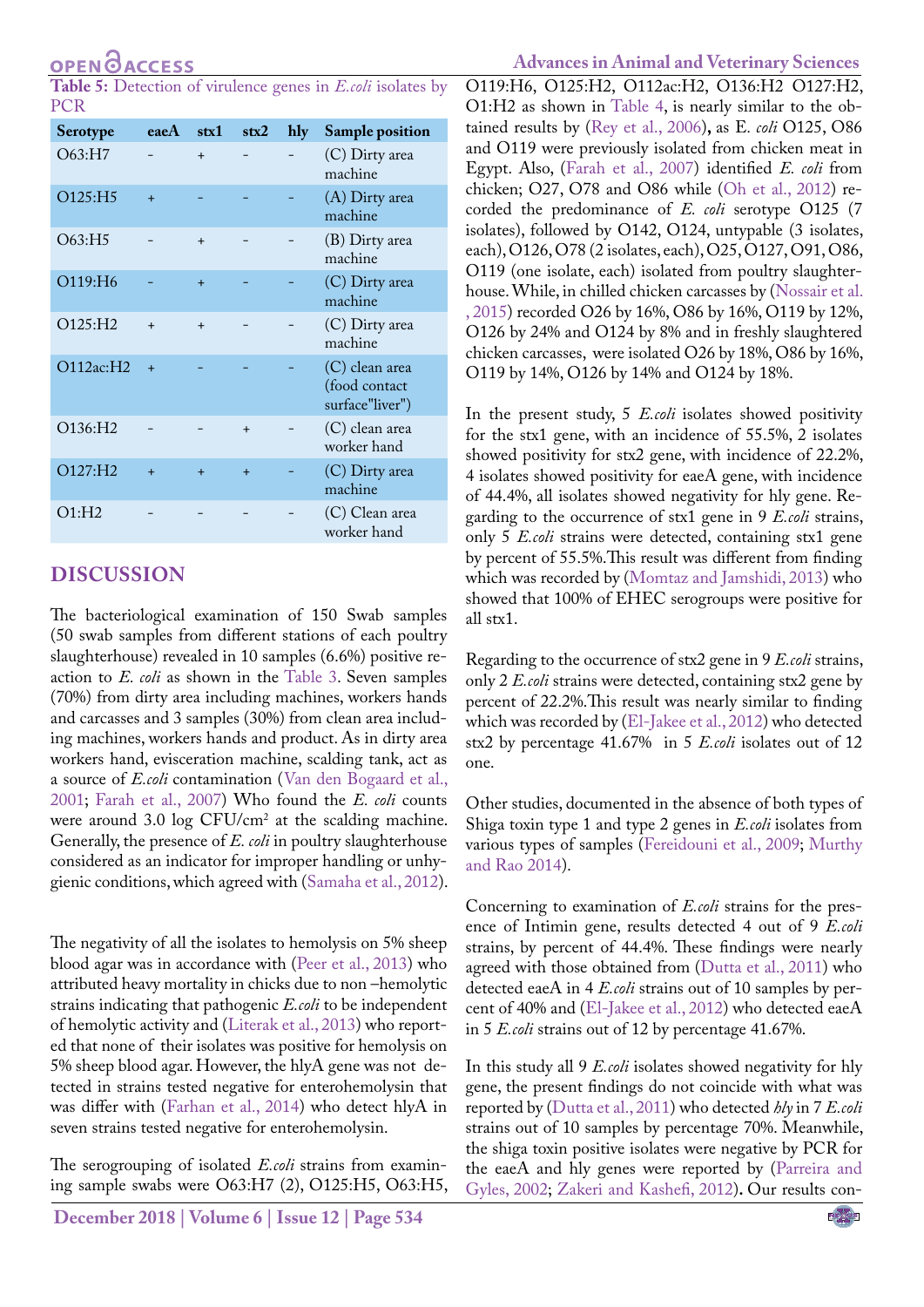#### **Advances in Animal and Veterinary Sciences**

## **OPEN**OACCESS

firmed the presence of virulence genes including stx, eaeA. Therefore, the environment, tools, machines and handlers of slaughterhouses may be a reservoir of the organism that can cause serious diseases in humans. These results occurred by ([Sirotkin et al., 2006\)](#page-5-7) who reported that Shiga toxin-producing *E.coli* (STEC) has been demonstrated to exist in *E.coli* samples which is considered as a threat for human health.

PCR is a powerful molecular biology technique for the detection of virulence genes. It is not only highly sensitive and specific, but it also provides rapid and reliable results. Detection of virulence genes was determined in the present study as a molecular tool for identification of *E.coli* isolates using the PCR technique.

## **CONCLUSION**

Protection of poultry meat from exposure to different types of bacteria during the manufacturing stages is to protect the national economy as well as the protection of human health. stx1, stx2 and eaeA virulence genes were detected examined slaughterhouses at Ismailia, Egypt. So applying of strict hygienic measures inside poultry slaughterhouses urgent needs to decrease the opportunity for access of food poisoning microorganisms. A comprehensive educational program about the potential hazards associated with bacterial infection in foods of animal origin should be in place.

## **ACKNOWLEDGEMENTS**

Authors wish to thank Animal Health and Research Institute (AHRI) for the kind aid in serological and molecular investigations.

## **CONFLICT OF INTEREST**

No conflicts of interests are announced by authors.

## **Authors Contribution**

All authors contributed in writing of this research article. Both FatMa YousEF and Manal MuniEr contributed in collection of samples and traditional identification of E. Coli. While, MahMoud Ezzat and ali Wahdan contributed in serological and molecular characterization of isolated strains.

## **References**

<span id="page-4-0"></span>• Althaus D, C Zweifel, R Stephan (2017). Analysis of a poultry slaughter process: Influence of process stages on the microbiological contamination of broiler carcasses. Italian J.

- Food Safe. 6(4). [https://doi.org/10.4081/ijfs.2017.7097](https://doi.org/10.4081/ijfs.2017.7097 ) • Beutin L, A Miko, G Krause, K Pries, S Haby, K Steege, N Albrecht (2007). "Identification of human-pathogenic strains of Shiga toxin-producing *Escherichia coli* from food by a combination of serotyping and molecular typing of Shiga toxin genes. Appl. Environ. Microbiol. 73(15): 4769- 4775. [https://doi.org/10.1128/AEM.00873-07](https://doi.org/10.1128/AEM.00873-07 )
- • Cowan ST, KJ Steel (2004). Cowan and Steel's manual for the identification of medical bacteria, Cambridge university press.
- <span id="page-4-9"></span>• Dutta T, P Roychoudhury, S Bandyopadhyay, S Wani, I Hussain (2011). Detection & characterization of Shiga toxin producing *Escherichia coli* (STEC) & enteropathogenic *Escherichia coli* (EPEC) in poultry birds with diarrhoea. Indian J. Med. Res. 133(5): 541.
- <span id="page-4-7"></span>• El-Jakee J, R Mahmoud, A Samy, MA El-Shabrawy, M Effat, W Gad El-Said (2012). Molecular characterization of *E. coli* isolated from chicken, cattle and buffaloes. Int. J. Microbiol. Res. 3(1): 64-74.
- • Erfan Am "Characterization of *E. Coli* associated with high mortality in poultry flocks."
- <span id="page-4-1"></span>• Farah, S., E. De Souza, F. Pedrosa, K. Irino, L. Da Silva, L. Rigo, M. Steffens, C. Pigatto and C. Fadel‐Picheth (2007). Phenotypic and genotypic traits of Shiga toxin‐producing *Escherichia coli* strains isolated from beef cattle from Paraná State, southern Brazil. Letters Appl. Microbiol. 44(6): 607- 612[. https://doi.org/10.1111/j.1472-765X.2007.02123.x]( https://doi.org/10.1111/j.1472-765X.2007.02123.x )
- <span id="page-4-3"></span>• Farhan R, S Abdalla, H Abdelrahaman, N Fahmy, E Salama (2014). Prevalence of *Escherichia coli* in some selected foods and children stools with special reference to molecular characterization of Enterohemorrhagic strain. Am. J. Anim. Vet. Sci. 9(4): 245-251. [https://doi.org/10.3844/](https://doi.org/10.3844/ajavsp.2014.245.251 ) [ajavsp.2014.245.251](https://doi.org/10.3844/ajavsp.2014.245.251 )
- • Fereidouni SR, E Starick, M Beer, H Wilking, D Kalthoff, C Grund, R Häuslaigner, A Breithaupt, E Lange, TC Harder (2009). Highly pathogenic avian influenza virus infection of mallards with homo-and heterosubtypic immunity induced by low pathogenic avian influenza viruses. PLoS One. 4(8): e6706[. https://doi.org/10.1371/journal.pone.0006706]( https://doi.org/10.1371/journal.pone.0006706 )
- <span id="page-4-2"></span>• Literak I, T Reitschmied, D Bujnakova, M Dolejska, A Cizek, J Bardon, L Pokludova, P Alexa, D Halova, I Jamborova (2013). Broilers as a source of quinolone-resistant and extraintestinal pathogenic *Escherichia coli* in the Czech Republic. Microbial. Drug Resist. 19(1): 57-63. [https://doi.](https://doi.org/10.1089/mdr.2012.0124 ) [org/10.1089/mdr.2012.0124](https://doi.org/10.1089/mdr.2012.0124 )
- <span id="page-4-6"></span>• Momtaz H, A Jamshidi (2013). Shiga toxin-producing *Escherichia coli* isolated from chicken meat in Iran: Serogroups, virulence factors, and antimicrobial resistance properties. Poult. Sci. 92(5): 1305-1313[. https://doi.org/10.3382/ps.2012-02542]( https://doi.org/10.3382/ps.2012-02542 )
- <span id="page-4-8"></span>• Murthy G, P Rao (2014). Prevalence of gastro intestinal parasites in ruminants and poultry in Telangana region of Andhra Pradesh. J. Parasit. Dis. 38(2): 190-192. [https://doi.](https://doi.org/10.1007/s12639-012-0218-9 ) [org/10.1007/s12639-012-0218-9](https://doi.org/10.1007/s12639-012-0218-9 )
- <span id="page-4-5"></span>• Nossair MA, NA El Shabasy, OS Hassan, IA Samaha (2015). Microbiological Status of Poultry Carcasses from Retailed Outlets in Alexandria Province. Alexandria J. Vet. Sci. 46(1) [https://doi.org/10.5455/ajvs.1461.](https://doi.org/10.5455/ajvs.1461. )
- <span id="page-4-4"></span>• Oh J, M Kang, H Yoon, H Choi, B An, E Shin, Y Kim, M Kim, J Kwon, Y Kwon (2012). The embryo lethality of *Escherichia coli* isolates and its relationship to the presence of virulenceassociated genes. Poult. Sci. 91(2): 370-375. [https://doi.](https://doi.org/10.3382/ps.2011-01807 ) [org/10.3382/ps.2011-01807](https://doi.org/10.3382/ps.2011-01807 )
- <span id="page-4-10"></span>• Parreira V, C Gyles (2002). Shiga toxin genes in avian *Escherichia*